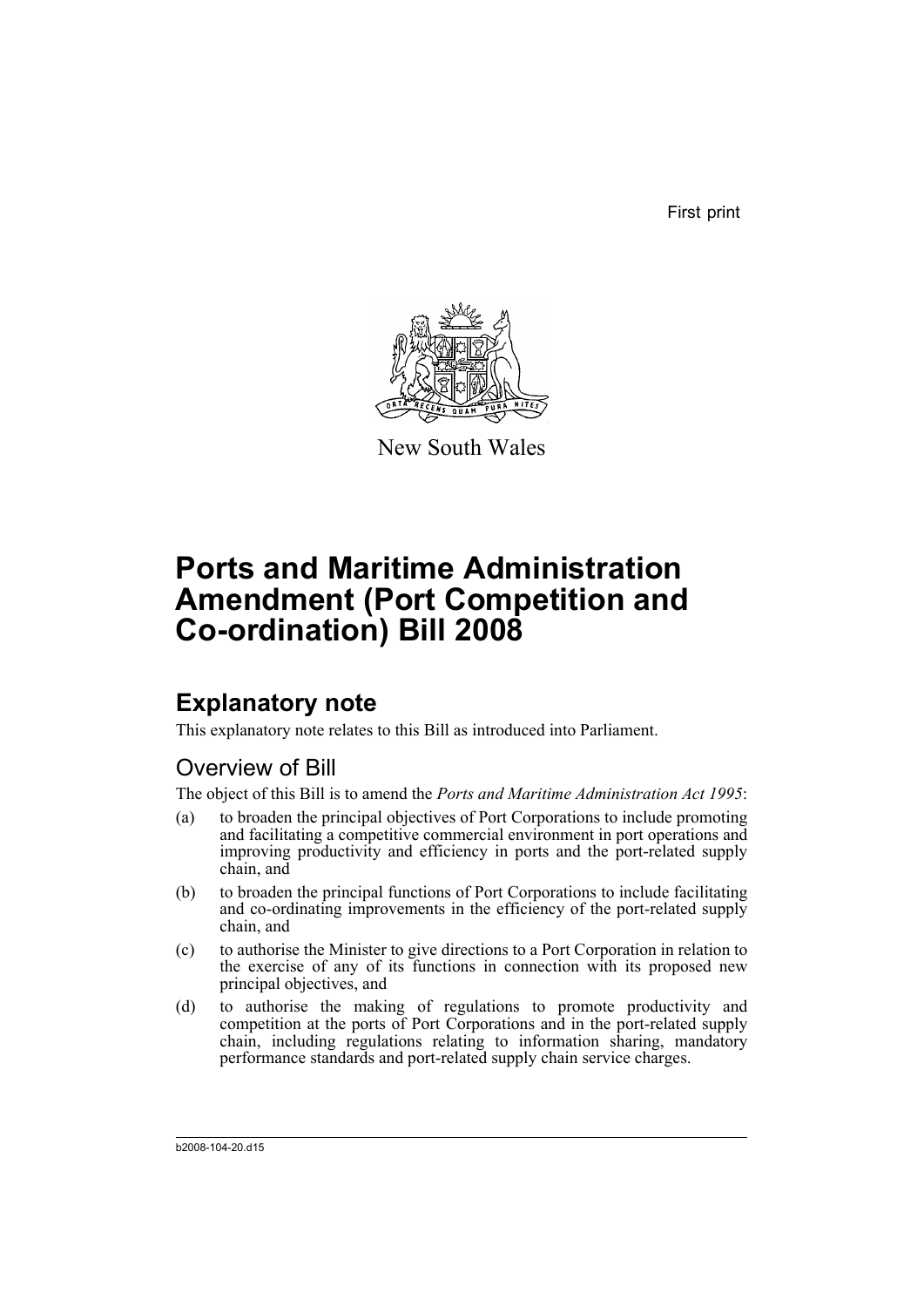Explanatory note

# Outline of provisions

**Clause 1** sets out the name (also called the short title) of the proposed Act.

**Clause 2** provides for the commencement of the proposed Act on a day or days to be appointed by proclamation.

**Clause 3** is a formal provision that gives effect to the amendments to the *Ports and Maritime Administration Act 1995* set out in Schedule 1.

**Clause 4** provides for the repeal of the proposed Act after the amendments made by the proposed Act have commenced. Once the amendments have commenced the proposed Act will be spent and section 30 of the *Interpretation Act 1987* provides that the repeal of an amending Act does not affect the amendments made by that Act.

# **New principal objectives**

**Schedule 1 [2]** extends the principal objectives of a Port Corporation to include the following 2 new principal objectives:

- (a) to promote and facilitate a competitive commercial environment in port operations,
- (b) to improving productivity and efficiency in its ports and the port-related supply chain.

# **New principal function**

**Schedule 1 [3]** extends the principal functions of a Port Corporation to include the principal function of facilitating and co-ordinating improvements in the efficiency of the port-related supply chain.

# **Ministerial direction to port corporation**

**Schedule 1 [4]** (proposed section 10A) authorises the Minister to give a Port Corporation directions in relation to the exercise of any of the Corporation's functions in connection with its proposed new principal objectives. The section establishes a procedure for the review of such a direction if the Port Corporation considers that complying with the direction may cause a significant variation in its approved financial outcomes.

# **Regulations to promote competition and productivity**

**Schedule 1 [4]** (proposed section 10B) confers a broad power to make regulations in connection with the operation and provision of land-based port facilities and services and the facilities and services of the port-related supply chain for the ports of Sydney Harbour, Botany Bay, Newcastle and Port Kembla. The section authorises the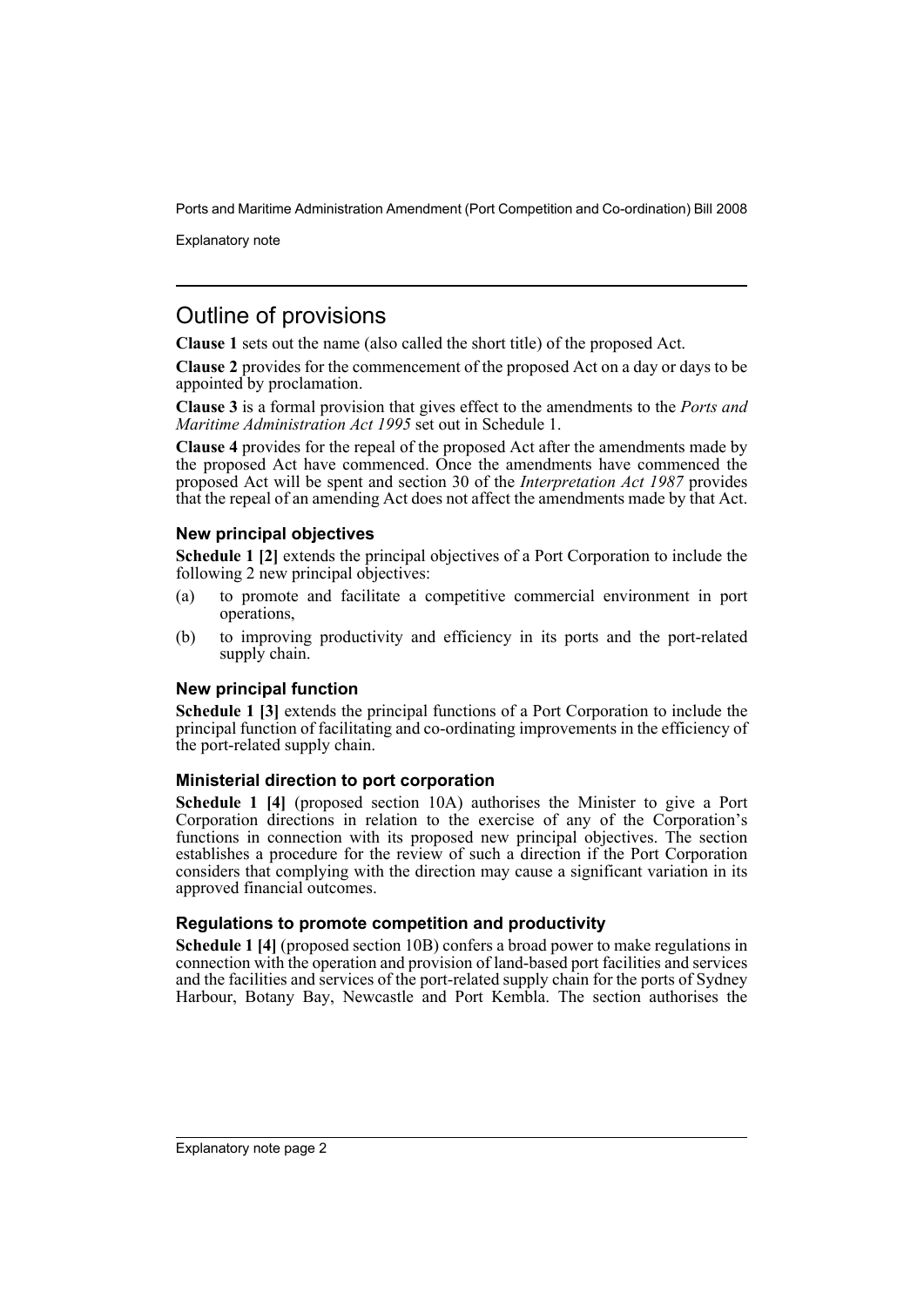Explanatory note

regulations to create offences with a penalty of up to 500 penalty units. **Schedule 1 [6]** provides for the matters in respect of which regulations can be made, which include the following:

- (a) requiring a person who operates or provides facilities or services to provide information relating to their operation or provision, for the purpose of facilitating the monitoring of efficiency, performance and investment,
- (b) setting mandatory standards in connection with the operation or provision of facilities and services,
- (c) requiring the operator or provider of facilities or services to keep records and provide information to facilitate the monitoring of compliance with mandatory standards,
- (d) verifying and auditing compliance with mandatory standards,
- (e) providing incentives to encourage compliance with mandatory standards and imposing penalties for a failure to comply with mandatory standards, including by requiring the payment of financial penalties by participants in the port-related supply chain to other participants in connection with a failure to comply with mandatory standards,
- (f) regulating the charges that may be imposed for or in connection with the provision and operation of facilities and services in the port-related supply chain.

### **Miscellaneous amendments**

### **Schedule 1 [1]** inserts definitions of *port-related supply chain* and *supply chain facility*.

**Schedule 1 [5]** substitutes the provision dealing with proceedings for offences to enable proceedings for an offence to be taken before the Supreme Court in its summary jurisdiction (as an alternative to a Local Court) and to prevent the imposition by a Local Court of a penalty exceeding 100 penalty units. This amendment is consequential on the amendment that will allow the regulations to create offences with a penalty of up to 500 penalty units.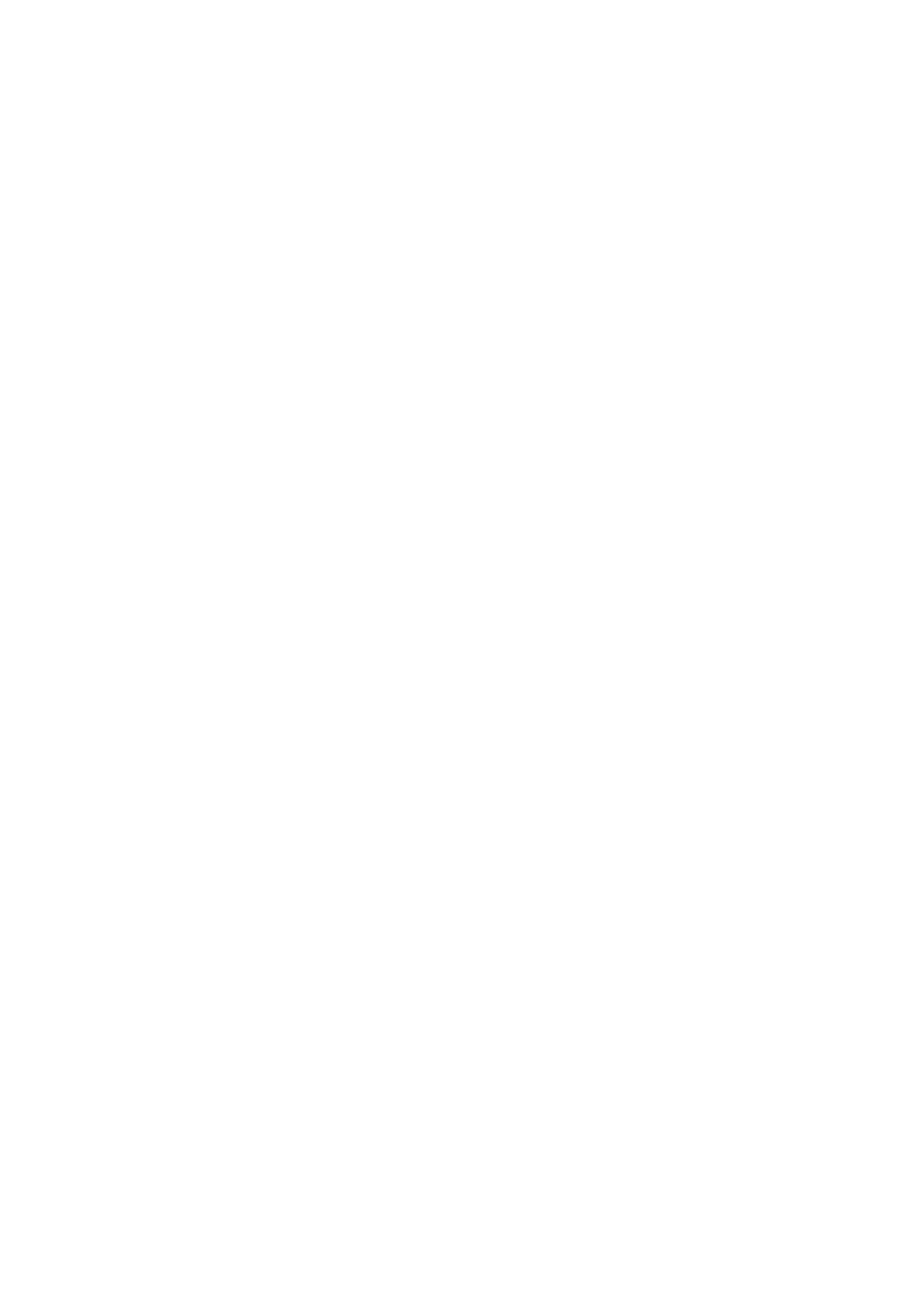First print



New South Wales

# **Ports and Maritime Administration Amendment (Port Competition and Co-ordination) Bill 2008**

# **Contents**

|                                                                  | Page          |
|------------------------------------------------------------------|---------------|
| Name of Act                                                      |               |
| Commencement                                                     | 2             |
| Amendment of Ports and Maritime Administration Act 1995<br>No 13 |               |
| Repeal of Act                                                    | $\mathcal{P}$ |
| Schedule 1 Amendments                                            | 3             |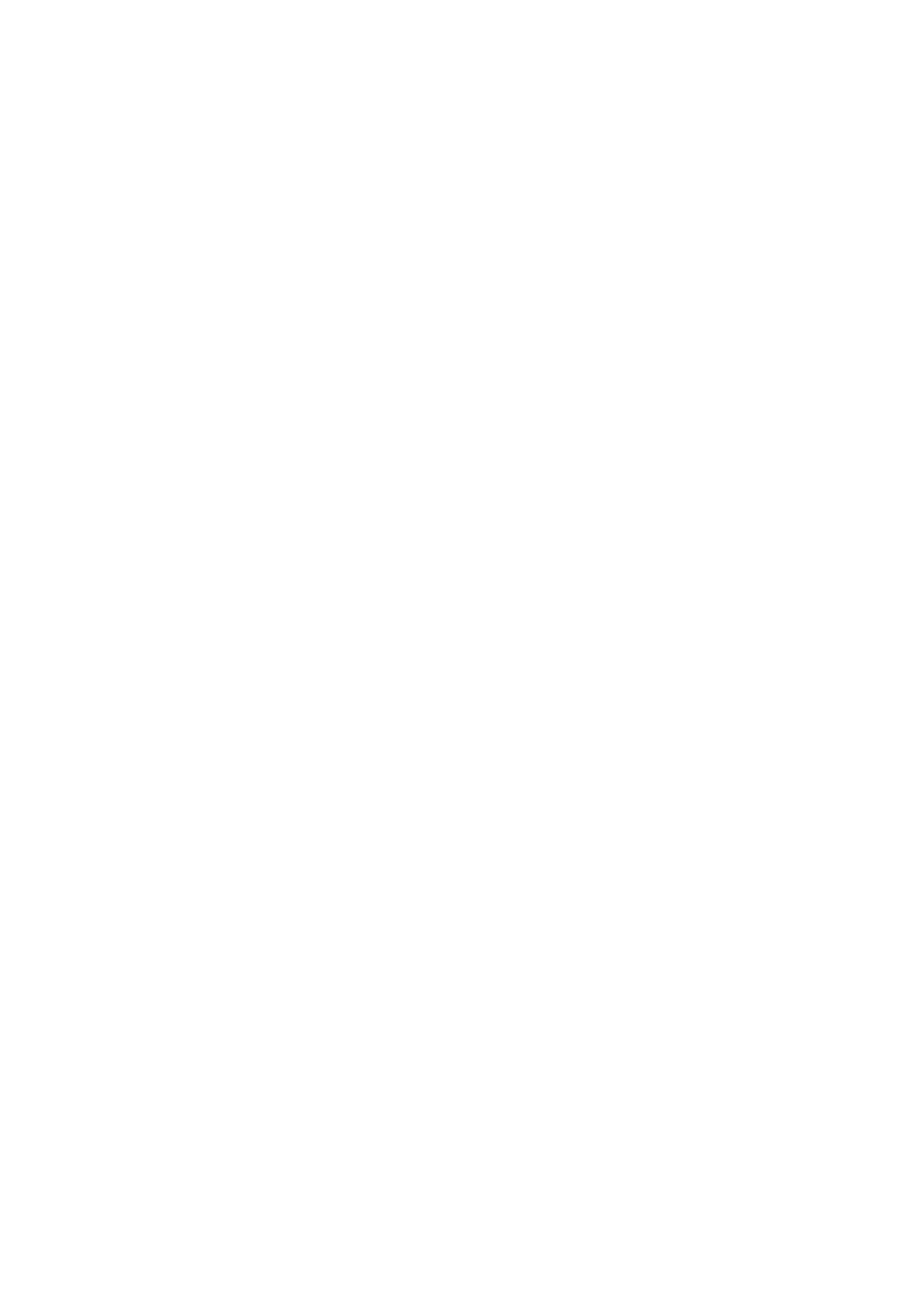

New South Wales

# **Ports and Maritime Administration Amendment (Port Competition and Co-ordination) Bill 2008**

No , 2008

# **A Bill for**

An Act to amend the *Ports and Maritime Administration Act 1995* to make further provision for the objects and functions of Port Corporations, the powers of the Minister and the making of regulations with respect to port facilities and services and the port-related supply chain.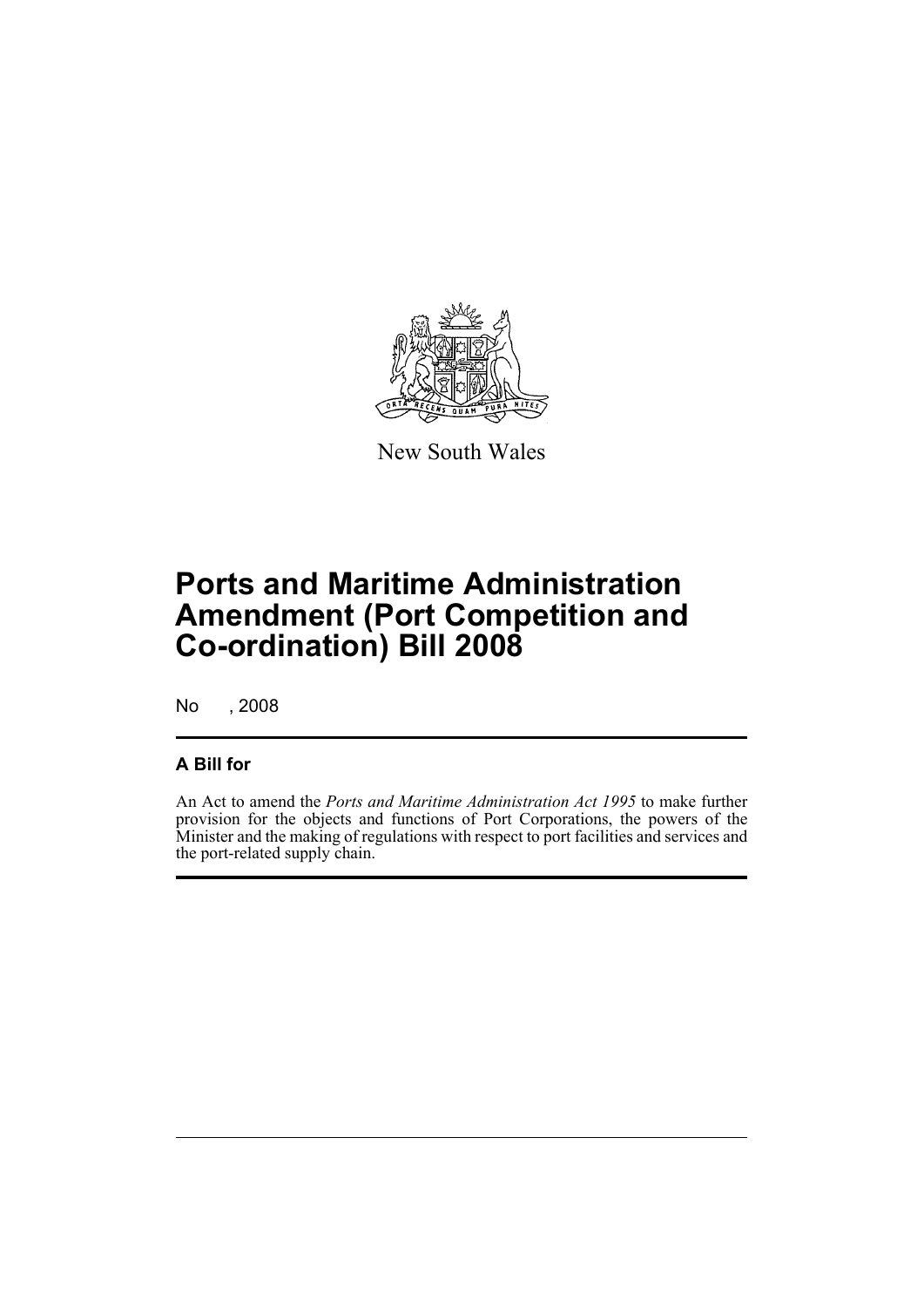<span id="page-7-3"></span><span id="page-7-2"></span><span id="page-7-1"></span><span id="page-7-0"></span>

|              | The Legislature of New South Wales enacts:                                                                                                                       | 1              |  |
|--------------|------------------------------------------------------------------------------------------------------------------------------------------------------------------|----------------|--|
| 1            | Name of Act                                                                                                                                                      | $\overline{2}$ |  |
|              | This Act is the Ports and Maritime Administration Amendment (Port<br>Competition and Co-ordination) Act 2008.                                                    | 3<br>4         |  |
| $\mathbf{2}$ | <b>Commencement</b>                                                                                                                                              |                |  |
|              | This Act commences on a day or days to be appointed by proclamation.                                                                                             | 6              |  |
| 3            | Amendment of Ports and Maritime Administration Act 1995 No 13                                                                                                    |                |  |
|              | The <i>Ports and Maritime Administration Act 1995</i> is amended as set out<br>in Schedule 1.                                                                    | 8<br>9         |  |
| 4            | <b>Repeal of Act</b>                                                                                                                                             |                |  |
|              | This Act is repealed on the day following the day on which all of the<br>(1)<br>provisions of this Act have commenced.                                           | 11<br>12       |  |
|              | The repeal of this Act does not, because of the operation of section 30<br>(2)<br>of the <i>Interpretation Act 1987</i> , affect any amendment made by this Act. | 13<br>14       |  |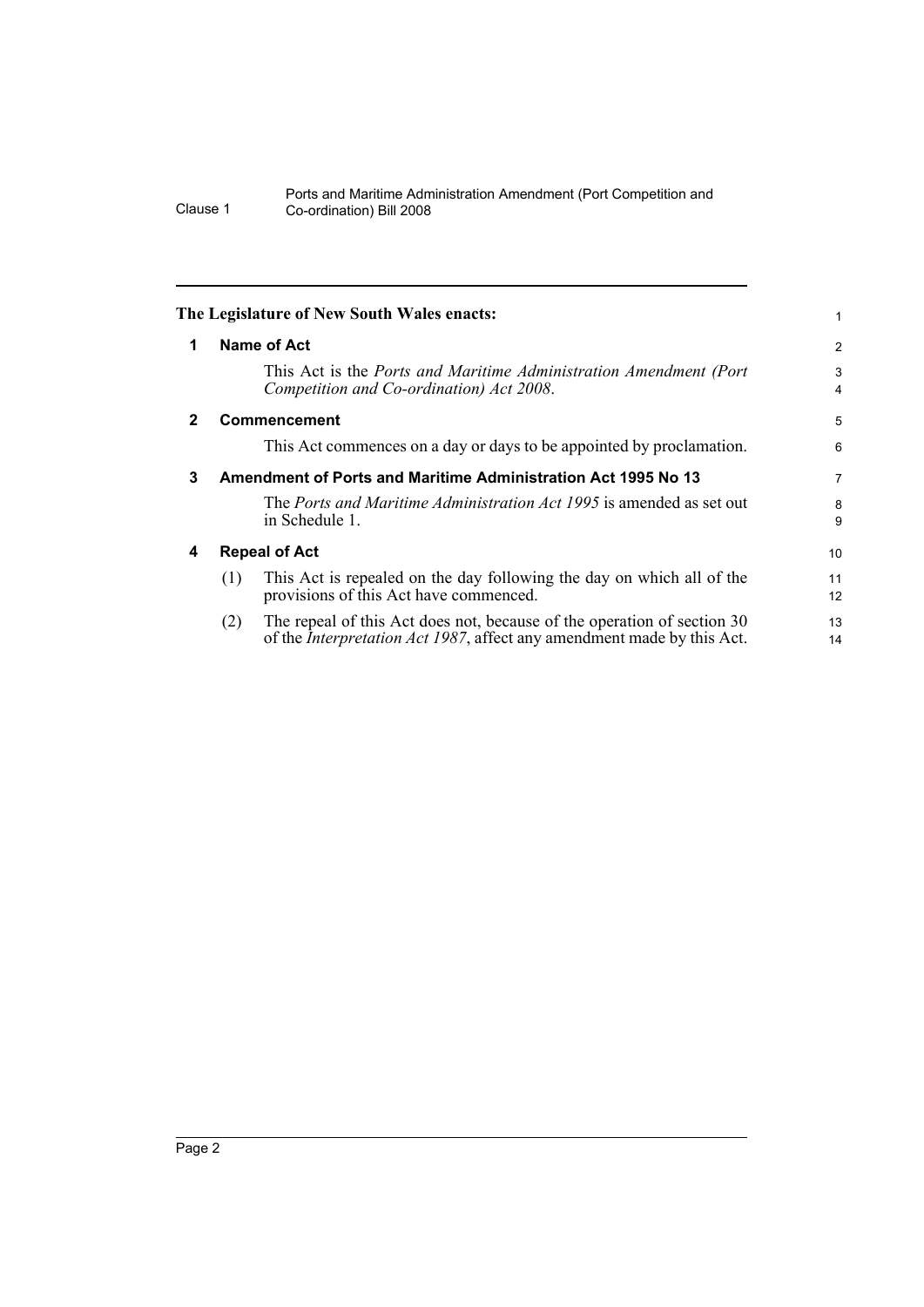Amendments Schedule 1

(Section 3)

1

2

# <span id="page-8-0"></span>**Schedule 1 Amendments**

| [1]                      | <b>Section 3 Definitions</b>                                                                                                                                                                                                                                                                                                                                                                        |                                                                            |      |                                                                                                                                                                                                 | 3                    |  |
|--------------------------|-----------------------------------------------------------------------------------------------------------------------------------------------------------------------------------------------------------------------------------------------------------------------------------------------------------------------------------------------------------------------------------------------------|----------------------------------------------------------------------------|------|-------------------------------------------------------------------------------------------------------------------------------------------------------------------------------------------------|----------------------|--|
|                          |                                                                                                                                                                                                                                                                                                                                                                                                     |                                                                            |      | Insert in alphabetical order in section $3(1)$ :                                                                                                                                                | 4                    |  |
|                          | port-related supply chain means land-based services and<br>facilities provided or operated in connection with cargo transport,<br>handling and storage operations (and the co-ordination of those<br>operations) at a port or supply chain facility, or between a port<br>and a supply chain facility.                                                                                              |                                                                            |      |                                                                                                                                                                                                 |                      |  |
|                          | <i>supply chain facility</i> means a public-access facility provided for<br>the storage, handling and distribution of cargo in connection with<br>its transport to or from a port, including facilities for the storage<br>and handling of empty cargo containers and facilities for the<br>staging and exchange of cargo between different modes of<br>transport (such as an intermodal terminal). |                                                                            |      |                                                                                                                                                                                                 |                      |  |
| [2]                      | <b>Section 9 Objectives of Port Corporations</b>                                                                                                                                                                                                                                                                                                                                                    |                                                                            |      |                                                                                                                                                                                                 |                      |  |
|                          |                                                                                                                                                                                                                                                                                                                                                                                                     |                                                                            |      | Insert at the end of section $9$ (c):                                                                                                                                                           | 17                   |  |
|                          |                                                                                                                                                                                                                                                                                                                                                                                                     |                                                                            |      | , and                                                                                                                                                                                           | 18                   |  |
|                          |                                                                                                                                                                                                                                                                                                                                                                                                     |                                                                            | (d)  | to promote and facilitate a competitive commercial<br>environment in port operations, and                                                                                                       | 19<br>20             |  |
|                          |                                                                                                                                                                                                                                                                                                                                                                                                     |                                                                            | (e)  | to improve productivity and efficiency in its ports and the<br>port-related supply chain.                                                                                                       | 21<br>22             |  |
| [3]                      |                                                                                                                                                                                                                                                                                                                                                                                                     |                                                                            |      | <b>Section 10 Functions of Port Corporations</b>                                                                                                                                                | 23                   |  |
|                          | Insert at the end of section $10(2)(b)$ :                                                                                                                                                                                                                                                                                                                                                           |                                                                            |      |                                                                                                                                                                                                 | 24                   |  |
|                          |                                                                                                                                                                                                                                                                                                                                                                                                     |                                                                            |      | , and                                                                                                                                                                                           | 25                   |  |
|                          |                                                                                                                                                                                                                                                                                                                                                                                                     |                                                                            | (c)  | to facilitate and co-ordinate improvements in the<br>efficiency of the port-related supply chain.                                                                                               | 26<br>27             |  |
| [4]                      |                                                                                                                                                                                                                                                                                                                                                                                                     | Sections 10A and 10B                                                       |      |                                                                                                                                                                                                 | 28                   |  |
| Insert after section 10: |                                                                                                                                                                                                                                                                                                                                                                                                     |                                                                            |      |                                                                                                                                                                                                 | 29                   |  |
|                          | 10A                                                                                                                                                                                                                                                                                                                                                                                                 | Ministerial directions to Port Corporation-competition and<br>productivity |      |                                                                                                                                                                                                 | 30<br>31             |  |
|                          |                                                                                                                                                                                                                                                                                                                                                                                                     | (1)                                                                        | (e). | The Minister may give a Port Corporation directions in relation<br>to the exercise of any of the Corporation's functions in<br>connection with its principal objectives under section 9 (d) and | 32<br>33<br>34<br>35 |  |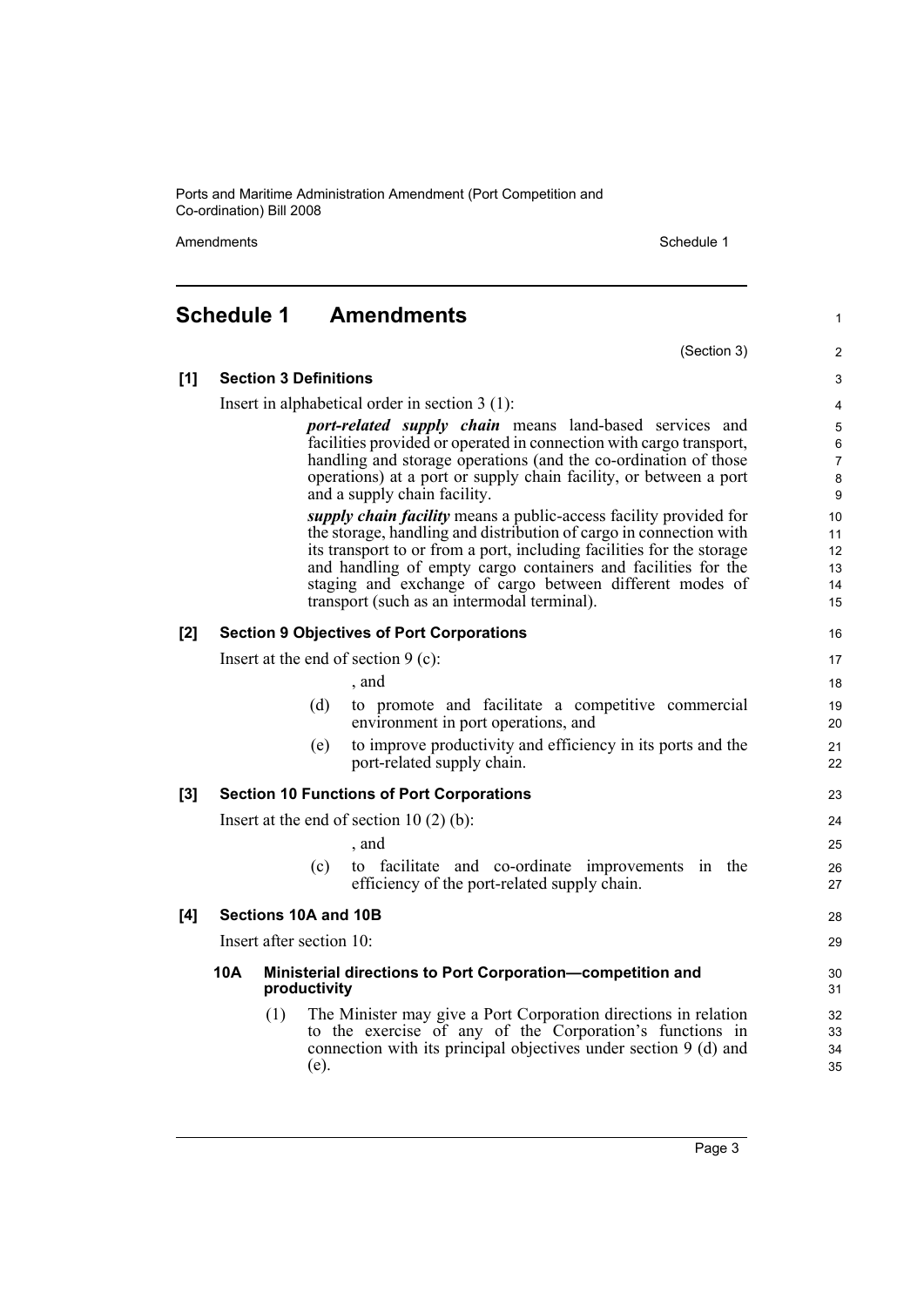Schedule 1 Amendments

(2) The Minister is to advise the voting shareholders of a Port Corporation of the giving and the terms of any such direction. (3) A Port Corporation is required to comply with a direction under this section. (4) If a Port Corporation considers that complying with any such direction may cause a significant variation in its approved financial outcomes, the Corporation must request the Minister to review the direction. (5) A request for a review must be made within 7 days after the direction is given or within such other reasonable period as the Minister determines. (6) If a Port Corporation requests such a review: (a) the Corporation may request the Minister to provide it with a written record of the direction if it was not given in writing, and (b) the Corporation is not to comply with the direction until notified of the Minister's decision following the review. (7) Following the review, the Minister may confirm or revoke the direction but the Minister is not to confirm the direction unless: (a) the Minister has estimated the variation in the approved financial outcomes from the information supplied by the Port Corporation, and 10 11 12 13 14 15 16 17 18 19  $20$ 21 22

- (b) the Minister has referred the matter to the Treasurer, and
- (c) the Treasurer has approved the direction.
- (8) The Minister's power to give directions to a Port Corporation under this section is in addition to the power of the Minister to give directions under section 20N, 20O or 20P of the *State Owned Corporations Act 1989*. Those sections of that Act do not apply to a direction of the Minister if the direction states that it is being given under this section.

### **10B Regulations to promote competition and productivity at ports**

- (1) The regulations may make provision for or with respect to any of the matters set out in Schedule 4 in connection with the operation or provision of land-based port facilities and services and the facilities and services of the port-related supply chain, in relation to the operation of the following ports:
	- (a) Sydney Harbour,
	- (b) Botany Bay,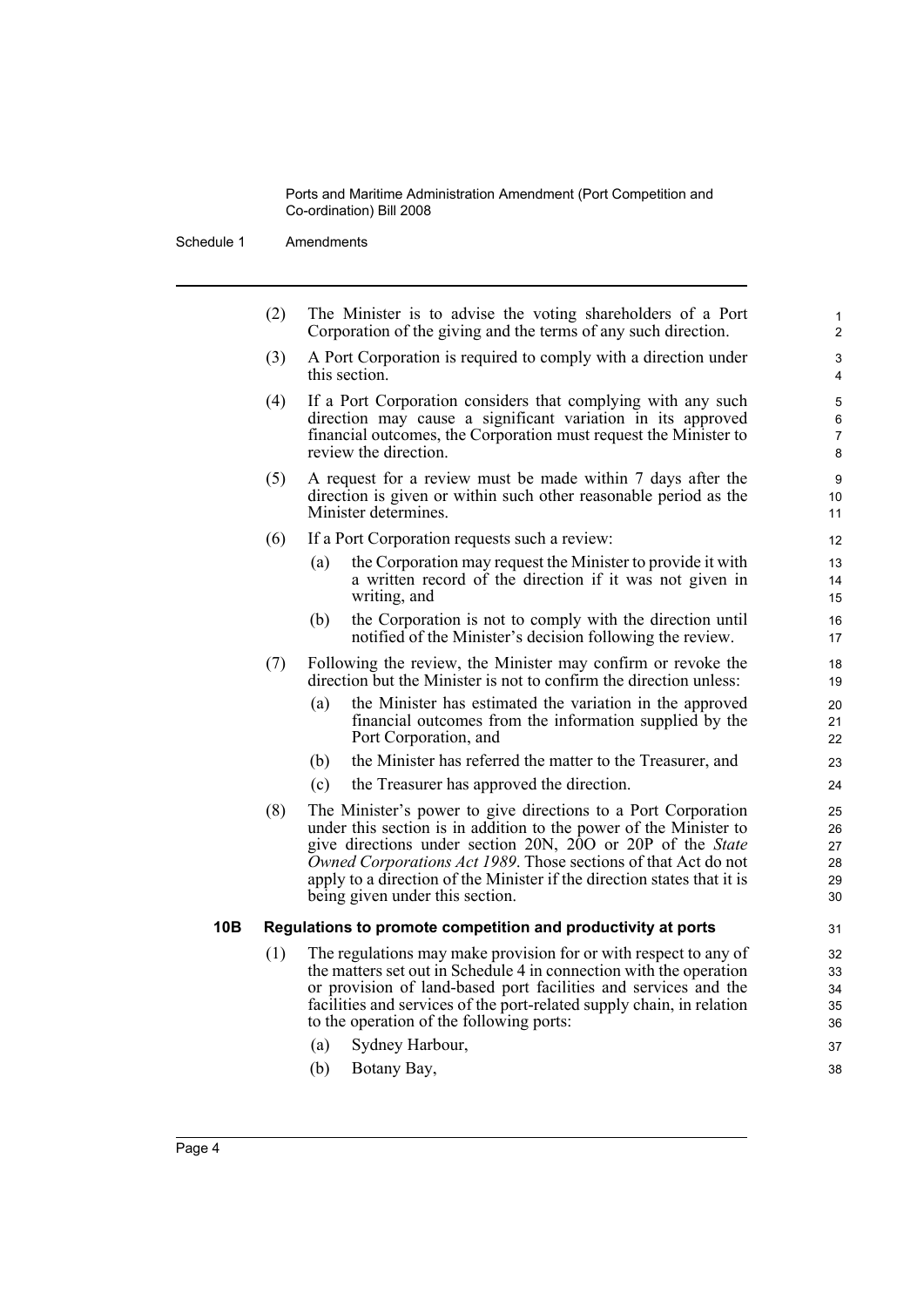| Amendments |                   |                    |                          | Schedule 1                                                                                                                                                                                                                                                                                                                                                                                                                         |                                        |
|------------|-------------------|--------------------|--------------------------|------------------------------------------------------------------------------------------------------------------------------------------------------------------------------------------------------------------------------------------------------------------------------------------------------------------------------------------------------------------------------------------------------------------------------------|----------------------------------------|
|            |                   |                    | (c)<br>(d)               | Newcastle,<br>Port Kembla.                                                                                                                                                                                                                                                                                                                                                                                                         | $\mathbf{1}$<br>2                      |
|            |                   | (2)                |                          | This section does not authorise the making of regulations with<br>respect to the operation of any railway outside a port or supply<br>chain facility.                                                                                                                                                                                                                                                                              | 3<br>$\overline{4}$<br>5               |
|            |                   | (3)                |                          | A regulation under this section may create an offence punishable<br>by a penalty not exceeding 500 penalty units.                                                                                                                                                                                                                                                                                                                  | 6<br>7                                 |
| [5]        |                   | <b>Section 101</b> |                          |                                                                                                                                                                                                                                                                                                                                                                                                                                    | 8                                      |
|            |                   |                    |                          | Omit the section. Insert instead:                                                                                                                                                                                                                                                                                                                                                                                                  | 9                                      |
|            | 101               |                    | <b>Offences</b>          |                                                                                                                                                                                                                                                                                                                                                                                                                                    | 10                                     |
|            |                   | (1)                |                          | Proceedings for an offence against this Act or the regulations are<br>to be disposed of summarily before:                                                                                                                                                                                                                                                                                                                          | 11<br>$12 \overline{ }$                |
|            |                   |                    | (a)                      | a Local Court, or                                                                                                                                                                                                                                                                                                                                                                                                                  | 13                                     |
|            |                   |                    | (b)                      | the Supreme Court in its summary jurisdiction.                                                                                                                                                                                                                                                                                                                                                                                     | 14                                     |
|            |                   | (2)                |                          | If proceedings are brought before a Local Court, the maximum<br>monetary penalty that the Local Court may impose for the<br>offence is 100 penalty units, despite any higher maximum<br>monetary penalty provided in respect of the offence.                                                                                                                                                                                       | 15<br>16<br>17<br>18                   |
| [6]        | <b>Schedule 4</b> |                    |                          |                                                                                                                                                                                                                                                                                                                                                                                                                                    |                                        |
|            |                   |                    | Insert after Schedule 3: |                                                                                                                                                                                                                                                                                                                                                                                                                                    | 20                                     |
|            |                   | <b>Schedule 4</b>  |                          | <b>Regulations to promote competition</b><br>and productivity at ports                                                                                                                                                                                                                                                                                                                                                             | 21<br>22                               |
|            |                   |                    |                          | (Section 10B)                                                                                                                                                                                                                                                                                                                                                                                                                      | 23                                     |
|            | 1                 |                    |                          | Information for monitoring performance and investment                                                                                                                                                                                                                                                                                                                                                                              | 24                                     |
|            |                   |                    |                          | Requiring (or authorising the Minister to require) a person who<br>operates or provides land-based port facilities or services or<br>facilities and services of the port-related supply chain to provide<br>a Port Corporation or other specified person with information<br>relating to the operation or provision of those facilities or<br>services, for the purpose of facilitating the monitoring of any of<br>the following: | 25<br>26<br>27<br>28<br>29<br>30<br>31 |
|            |                   |                    | (a)                      | performance and efficiency in the operation or provision of<br>those facilities or services,                                                                                                                                                                                                                                                                                                                                       | 32<br>33                               |
|            |                   |                    | (b)                      | capital investment in connection with the operation or<br>provision of those facilities or services.                                                                                                                                                                                                                                                                                                                               | 34<br>35                               |

Page 5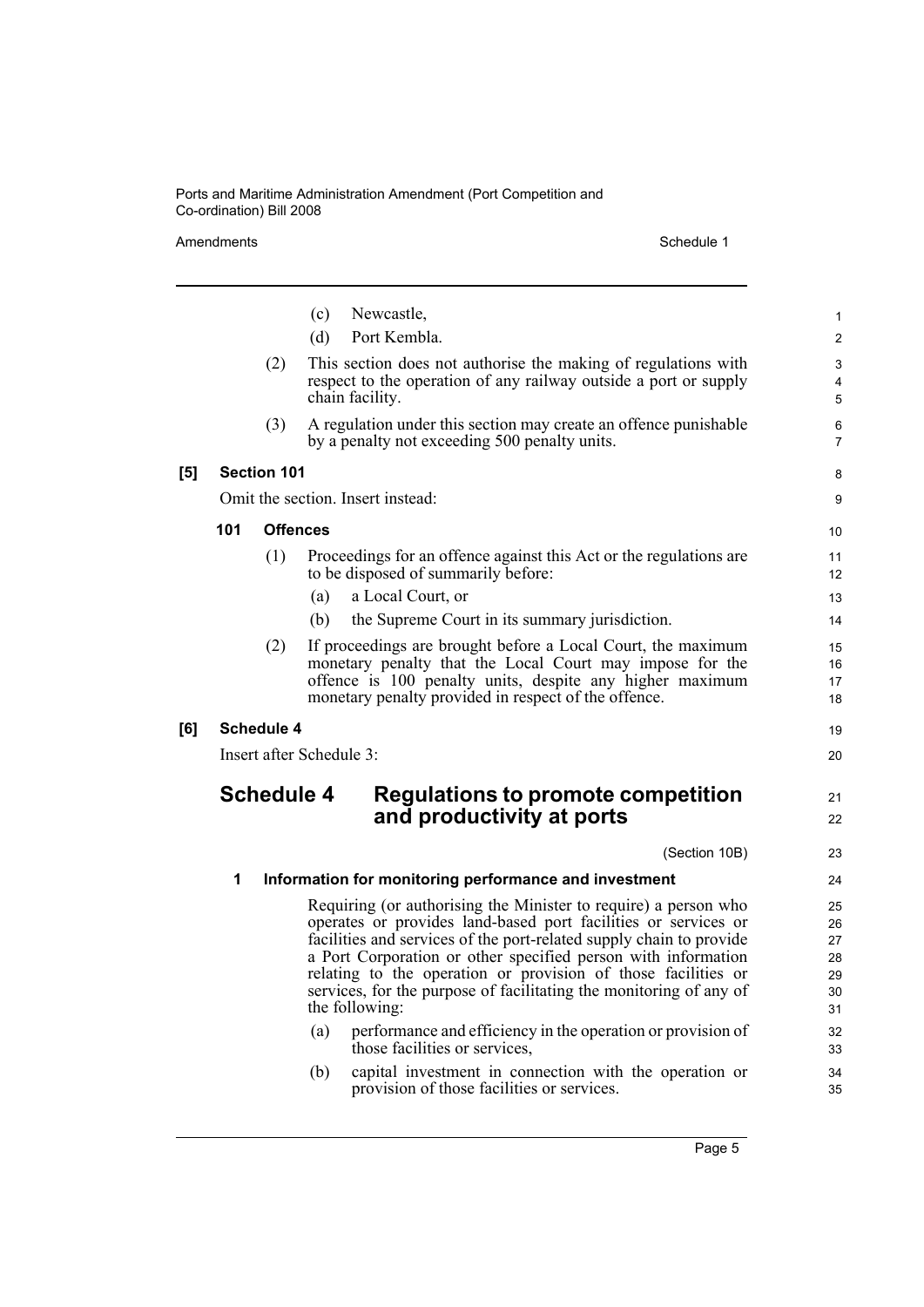Schedule 1 Amendments

## **2 Mandatory standards**

Setting (including authorising the Minister to set) standards (referred to in this Schedule as *mandatory standards*) in connection with the operation or provision of land-based port facilities and services or facilities and services of the port-related supply chain, including (without limitation) mandatory standards relating to any of the following:

- (a) performance in the delivery and use of services,
- (b) access to facilities and services,
- (c) handling capacity of facilities and services,
- (d) co-ordination of the delivery of services in the port-related supply chain.

### **3 Reporting on compliance with mandatory standards**

Requiring (including authorising the Minister to require) the operator or provider of land-based port facilities or services or facilities and services of the port-related supply chain to keep records and provide information (including reports) to the Minister or a Port Corporation, to facilitate the monitoring of compliance with mandatory standards.

### **4 Verifying compliance with mandatory standards**

Verifying compliance with mandatory standards, including (without limitation):

- (a) requiring the auditing of compliance, and
- (b) authorising entry onto and inspection of any premises or facilities at a port or supply chain facility to facilitate verification of compliance.

### **5 Compliance incentives and penalties**

- (1) Providing incentives to encourage compliance with mandatory standards and imposing sanctions and penalties for any failure to comply with mandatory standards, including (without limitation):
	- (a) creating offences for any failure to comply with mandatory standards, and
	- (b) requiring the payment of and providing for the recovery of financial penalties in connection with a failure by any participant in the port-related supply chain to comply with the mandatory standards, and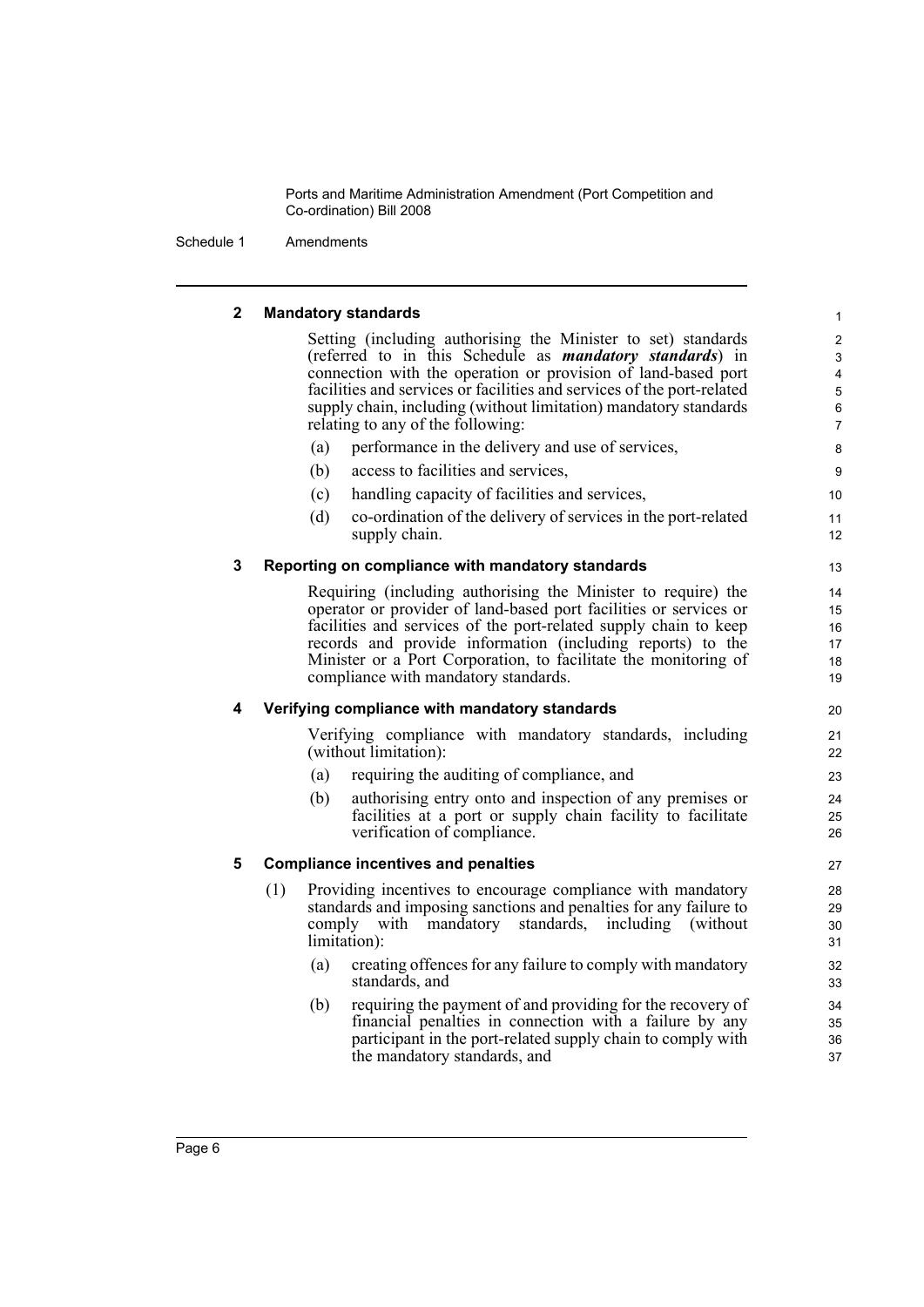#### Amendments **Schedule 1** Schedule 1

(c) providing for any financial penalty payable in connection with a failure to comply with a mandatory standard to be collected by a Port Corporation on behalf of the person to whom the penalty is payable for payment to that person, to facilitate the due payment and recovery of penalties and the reconciliation of penalty liabilities.

### (2) In this clause:

*financial penalty* means a monetary penalty payable by a participant in the port-related supply chain to another participant in the port-related supply chain in connection with a failure to comply with a mandatory standard.

*participant* in the port-related supply chain means a person who operates or makes use of any facility, or who provides or makes use of any service, in the port-related supply chain.

### **6 Supply chain charges**

Regulating (or authorising the Minister to regulate) the charges (*supply chain charges*) that may be imposed for or in connection with the operation or provision of facilities or services of the port-related supply chain at a port or supply chain facility, including (without limitation):

- (a) setting maximum supply chain charges, and
- (b) regulating the manner in which supply chain charges are to be set or determined (for example, by providing for charges to be set by means of an auction or other market-based pricing mechanism), and
- (c) specifying or otherwise determining the persons by whom supply chain charges are payable, and
- (d) regulating the collection and recovery of supply chain charges, and
- (e) prohibiting the imposition, collection or recovery of supply chain charges contrary to the regulations.